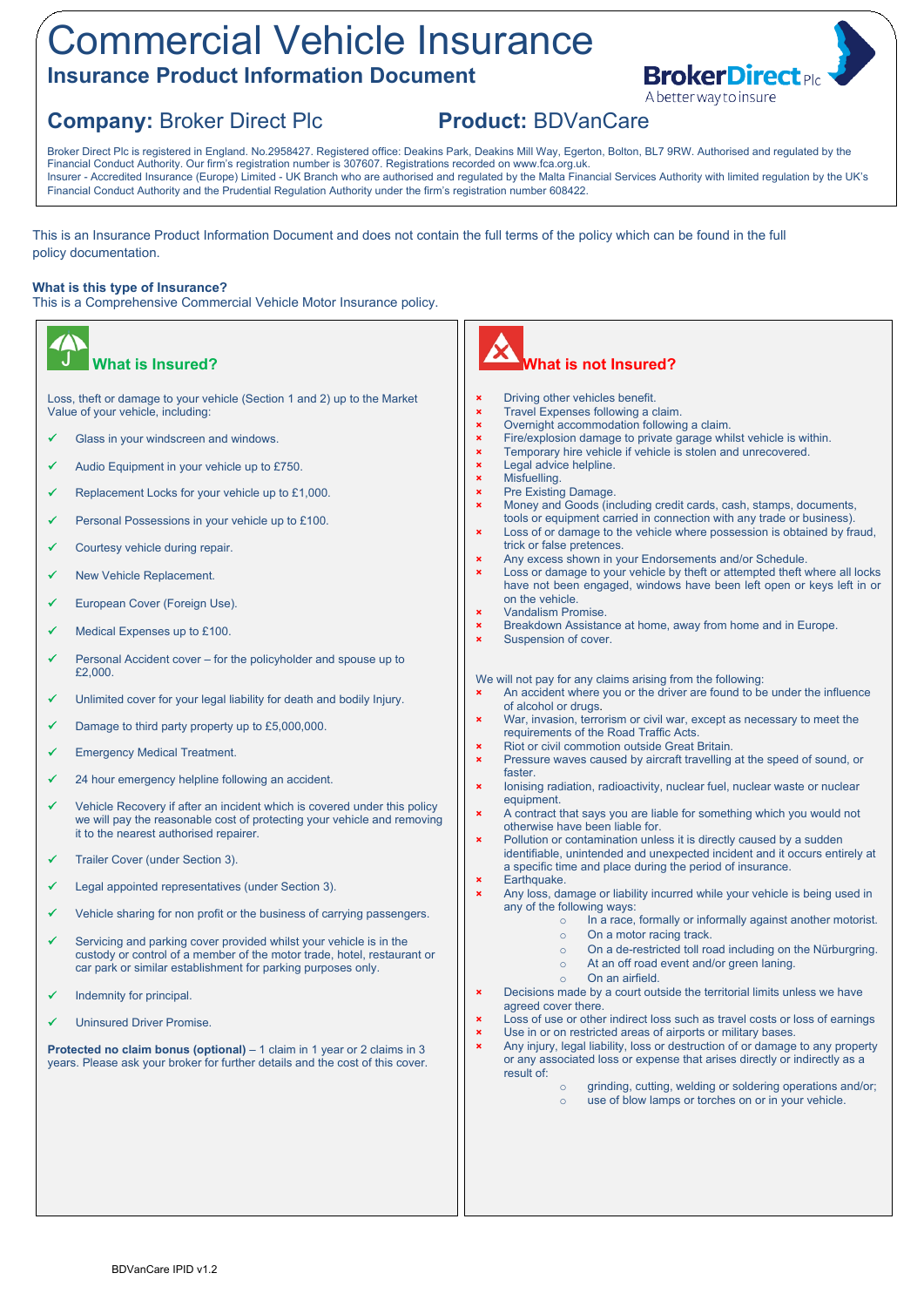#### **Are there any restrictions on cover?**

- **!** For claims under Section 1 and/or 2 of your policy, if your vehicle is repairable as a result of damage sustained that is covered by this policy and the repairer chosen by you is not one of our Authorised Repairers, then an additional excess will apply. This excess will apply in addition to any other excesses and is indicated on your policy Endorsements.
- **!** Extension of your policy cover for European Cover (Foreign Use) is limited to a maximum of 45 days and your main permanent home is in the UK.
- **!** Courtesy Vehicle is only available during repair to your vehicle following an insured accident, when using an Approved Repairer.
- **!** The audio equipment limit specified is only for non manufacturer equipment that is permanently installed.
- **!** We will at our option make a payment of cash or repair or reinstate or replace parts, following loss of or damage to the vehicle.

**!** If a tracking device is required (indicated by policy Endorsement), or, you declare that your vehicle is fitted with an approved tracking/satellite device, we will not supply cover under Section 2 of your policy in respect of Theft or Attempted Theft unless a copy of the installation certificate is sent to us on submission of a claim, the device was activated at the time of the loss, all subscriptions are paid and up to date, and, the tracking/satellite device is notified within four hours of the discovery of the loss.



#### **Where am I covered?**

 British Isles and any member country of the European Union, Iceland, Norway, Switzerland and Serbia (please refer to your policy documentation for any restrictions and exclusions that apply).



#### **What are my obligations?**

- You must provide honest, accurate and complete information to us or your insurance broker as required.
- You must tell us immediately about any changes such as, but not limited to, change of drivers, change of vehicle or modifications to the vehicle, criminal or motoring convictions, change of occupation or where the vehicle will be kept. If you have given us inaccurate information this can affect your policy in one or more of the following ways (please refer to the General Terms and Conditions in your Policy Wording for full details):
	- o We can charge you the appropriate additional premium.
	- o If a claim has been intimated, we may adopt a proportional approach to settle the claim.
	- o Void the policy back to its inception as if it never existed and repay the premiums paid and seek to recover from you any money paid towards any claims received including costs or expenses we have incurred.
	- o If we would have applied different terms to your policy, we can treat your policy as if those different terms apply.
- You must advise of any incident which may result in a claim as soon as possible by contacting our Claimline and send us immediately any writ, summons, letter or communication which you receive in connection with any incident.
- You must not admit to, negotiate on, promise to pay or refuse any claim unless you have written permission from us.
- Your vehicle must be kept in a roadworthy and good condition.
- You must pay your premium.
- Pay any excess applicable as per your Policy Schedule and Endorsements.
- Any person driving the vehicle must have your permission to do so and have the appropriate Insurance cover and relevant driving licence place to do so.
- You must ensure that the vehicle is locked when it is unattended by you or any drivers permitted to drive the vehicle.
- You must ensure that there is a valid Department for Transport test certificate (MOT) in force for your vehicle if one is needed by law.
- You must fulfil your obligations and comply with all terms and conditions, as far as possible; otherwise we may not be able to deal with your claim.



### **When and how do I pay?**

You pay your broker, this may be a one off payment or your broker may be able to arrange credit facilities if required.



#### **When does the cover start and end?**

Your policy covers you for 12 months from the date you request your policy to be started. This date will be shown within your Policy Schedule.



#### **How do I cancel the contract?**

**Cancellation Rights (cooling off period):** If you decide that you do not want to accept the policy (or any subsequent renewal of the policy by us), please contact your insurance broker using the details provided on the covering letter within 14 days of receiving the policy documentation (or for renewals, within 14 days or your policy renewal date). We will only charge you on a pro rata basis for the time we have been on cover subject to a minimum premium of £35 (plus insurance premium tax). The balance of the premium will be returned to you, but there will be no refund where you are cancelling the policy following a claim in the period of insurance.

**Cancelling your policy after 14 days:** You may be entitled to a refund of premium providing no claim has been made during the current period of insurance. This will be calculated on a proportionate basis and include a deduction of £35 to cover administrative costs of processing the insurance. These charges will be subject to Insurance Premium Tax where applicable.

In any of the above cancellation circumstances, you may also be charged a fee by your insurance broker for the cancellation of your insurance.

Insurer: Accredited Insurance (Europe) Limited - UK Branch (UK Company Number: BR021362; FRN:608422) is the UK Branch of Accredited Insurance (Europe) Limited which is incorporated in Malta (Company number: C59505) with limited liability and with its Registered Office and principal place of business at Development House, St Anne Street, Floriana, FRN 9010 Malta. Accredited Insurance (Europe) Limited is licensed in accordance with the Insurance Business Act, 1998 (Chapter 403, Laws of Malta) to carry out insurance and reinsurance business, and together with its UK Branch, is subject to limited regulation by the UK's Financial Conduct Authority and the Prudential Regulation Authority.<br>Administered by: Broker Direct Plc is registered in E Financial Conduct Authority. Our firm's reference number is 307607. Registrations recorded on [www.fca.org.uk](http://www.fca.org.uk/).